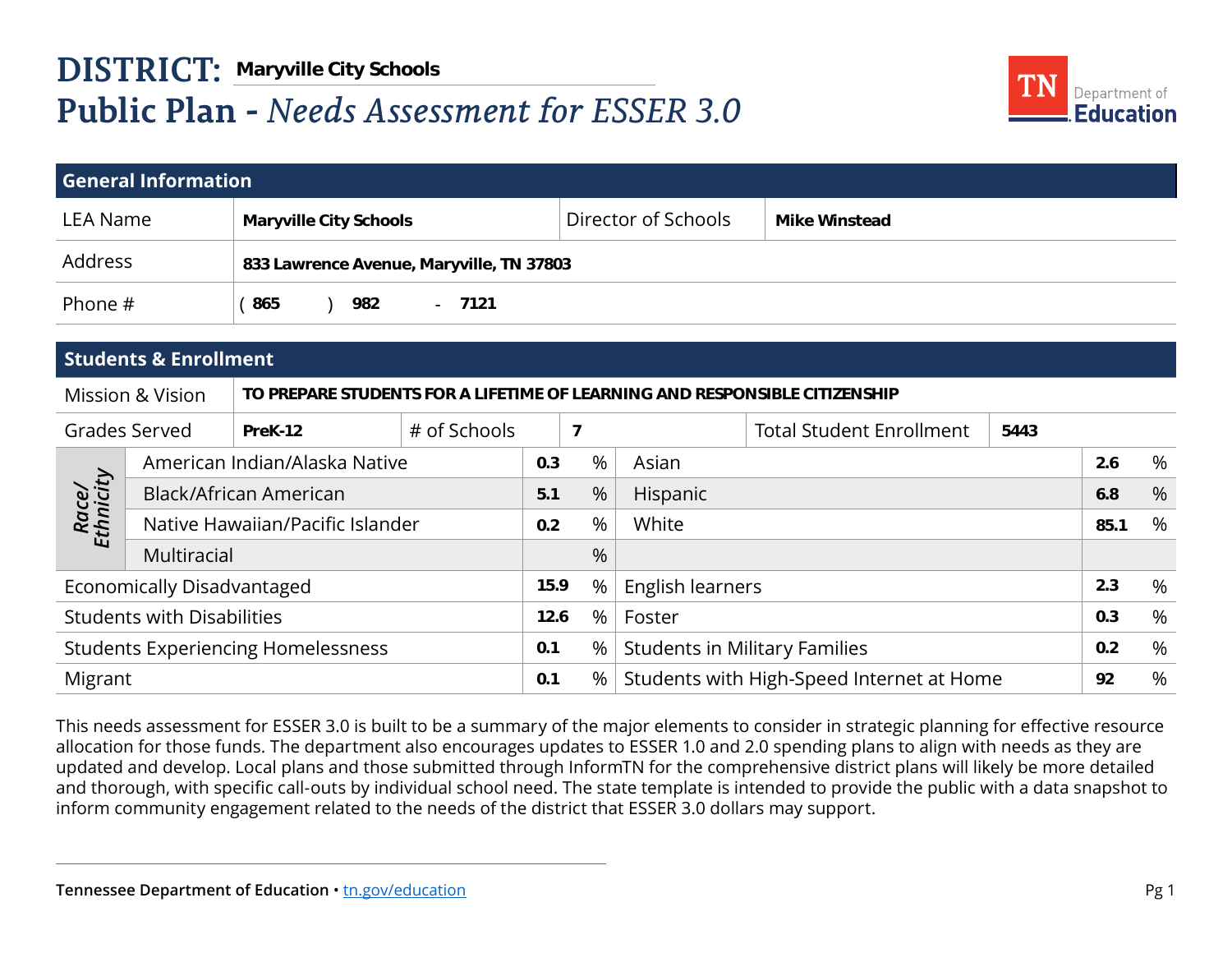| MENDENTICS<br>Topic strategy of the supporting Data and Notes<br>Kindergarten                                          |
|------------------------------------------------------------------------------------------------------------------------|
|                                                                                                                        |
|                                                                                                                        |
|                                                                                                                        |
|                                                                                                                        |
|                                                                                                                        |
|                                                                                                                        |
|                                                                                                                        |
|                                                                                                                        |
|                                                                                                                        |
|                                                                                                                        |
|                                                                                                                        |
|                                                                                                                        |
|                                                                                                                        |
|                                                                                                                        |
|                                                                                                                        |
|                                                                                                                        |
|                                                                                                                        |
|                                                                                                                        |
|                                                                                                                        |
|                                                                                                                        |
|                                                                                                                        |
|                                                                                                                        |
|                                                                                                                        |
| $\frac{1}{2}$ and the propertion and buttomes $\frac{1}{2}$ This information is currently unavailable to our district. |
|                                                                                                                        |
|                                                                                                                        |
|                                                                                                                        |
|                                                                                                                        |
|                                                                                                                        |
|                                                                                                                        |

*Remember that a needs assessment is to specifically name those areas where additional support, resources, or attention would positively benefit students. That requires the identification of areas to strengthen as a result of the pandemic. The needs assessment may also include areas that were already focus areas for the district that have been exacerbated as a result of the pandemic and where additional investment may be warranted or beneficial.* accommodation would needtively henefit students ay also include areas that were already focus ent may be warranted or beneficial. **Really suppose possible certainly helped mitigate a huge increase of poor**  structure would positively belief it students.<br>www.alco.include.orgas.that were already focus *result may be warranted or beneficial.*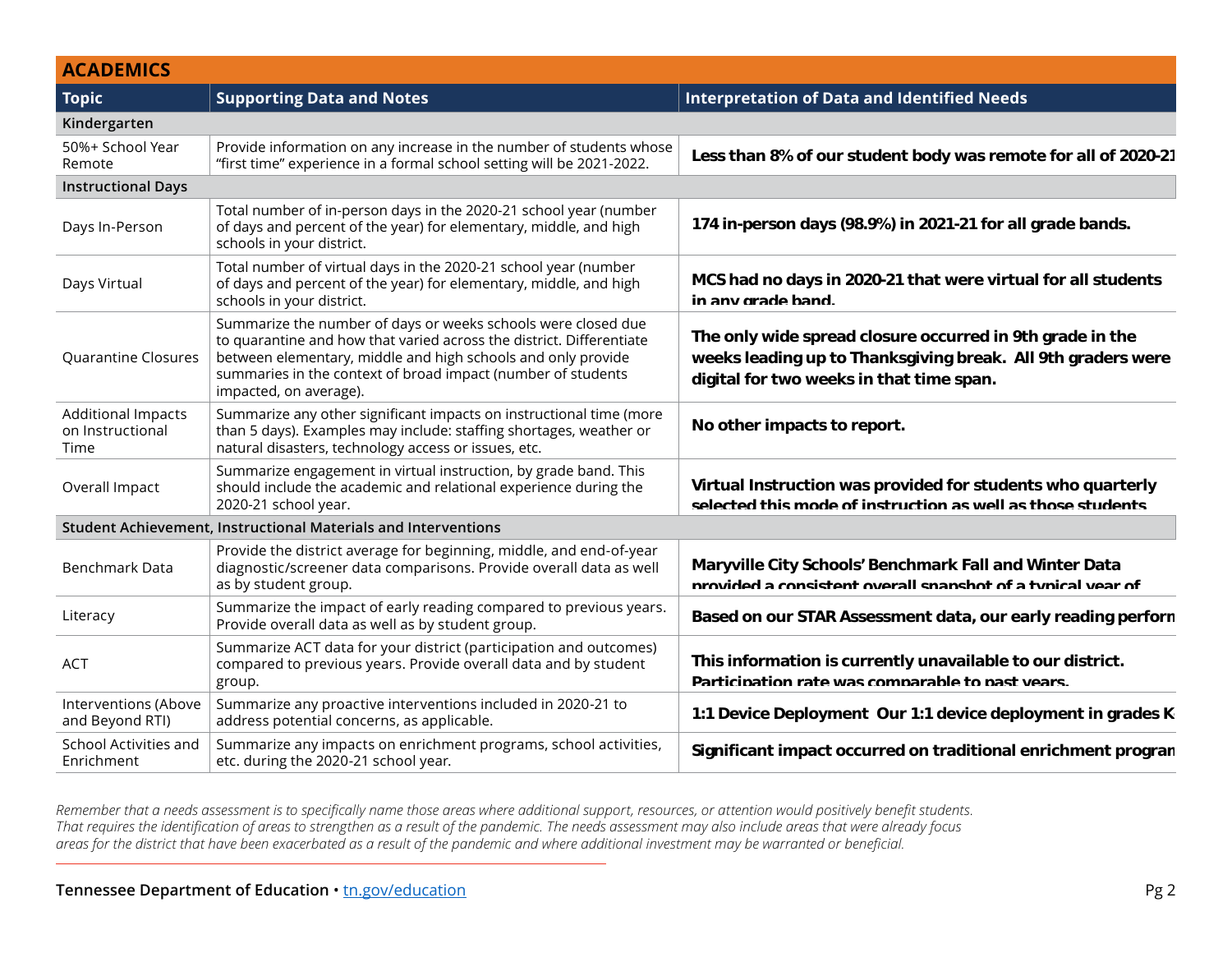# **STUDENT READINESS**

| <b>Topic</b>                                                                                | <b>Supporting Data and Notes</b>                                                                                                                                                                                                                         | <b>Interpretation of Data and Identified Needs</b>                                                                                                                                                                                                                                                                                     |  |
|---------------------------------------------------------------------------------------------|----------------------------------------------------------------------------------------------------------------------------------------------------------------------------------------------------------------------------------------------------------|----------------------------------------------------------------------------------------------------------------------------------------------------------------------------------------------------------------------------------------------------------------------------------------------------------------------------------------|--|
| <b>Transitions and Pathways</b>                                                             |                                                                                                                                                                                                                                                          |                                                                                                                                                                                                                                                                                                                                        |  |
| Transitions into<br>Middle School                                                           | Summarize challenges for students new to middle school during the<br>Since the district was closed after Spring Break of 2020, all<br>2020-21 school year.<br>onsite orientation visits and Onen Houses for the transition                               |                                                                                                                                                                                                                                                                                                                                        |  |
| Transitions from<br>Middle School                                                           | Summarize challenges related to students who are leaving middle<br>school in Spring 2021.                                                                                                                                                                | Students transitioning to Maryville Junior High School from<br>our intermediate schools actually narticinated in orientation                                                                                                                                                                                                           |  |
| Transitions into High<br>School                                                             | Summarize challenges for students new to high school during the<br>2020-21 school year.                                                                                                                                                                  | New Junior High and High School Students during the 2020-21<br>school vear entered an instructional vear with the provision                                                                                                                                                                                                            |  |
| <b>Graduation Rates</b>                                                                     | Summarize challenges related to students who will graduate in Spring<br>2021 compared to previous years.                                                                                                                                                 | More students graduated with state of Tennessee diplomas<br>than in years past. Seven students were required to                                                                                                                                                                                                                        |  |
| Dropout Rates and<br>Disengagement                                                          | Summarize challenges related to expected drop-out rates credit<br>recovery needs or engagement concerns with high school students in<br>the 2020-21 school year compared to previous years.                                                              | Maryville High School initiated several intensive support<br>structures to help student recover and sustain them through                                                                                                                                                                                                               |  |
| <b>CTE</b>                                                                                  | Provide any decrease in the number of CTE courses, concentrators,<br>completers, and/or inabilities to participate in coursework needed to<br>fulfill concentrator/completer status due to pandemic restrictions.                                        | There was only minimal impact for CTE programming. Our<br>CTF teachers found a way to provide services and meet the                                                                                                                                                                                                                    |  |
| Course Availability                                                                         | Provide an overview of courses that were not able to be offered<br>during the 2020-21 school year as a result of pandemic related<br>challenge (not including CTE, which is referenced above).                                                           | There was no cancellation of courses for the 2020-21 school<br>Vear                                                                                                                                                                                                                                                                    |  |
| <b>Special Populations and Mental Health</b>                                                |                                                                                                                                                                                                                                                          |                                                                                                                                                                                                                                                                                                                                        |  |
| <b>Special Populations</b>                                                                  | Summarize challenges related to supporting students with<br>disabilities, English learners, students experiencing homelessness,<br>students in foster care, migrant students, and economically<br>disadvantaged students during the 2020-21 school year. | The 2020-2021 school year presented unique challenges for<br>educators of special populations. The district's re-opening<br>nlan included digital entians for single students, classes                                                                                                                                                 |  |
| Mental Health,<br>Behavioral and<br>Other Supports,<br>Interventions and<br><b>Staffing</b> | Summarize challenges related to mental and behavioral health. As<br>applicable, include limitations related to observation and interaction<br>with student in the virtual learning environment.                                                          | The district has identified significant challenges related to<br>mental health and behavioral health needs. An increased<br>number of students and their families needed emotional and<br>$\sim$ $\sim$<br>$\sim$ 100 $\pm$<br>$\mathbf{a} \cdot \mathbf{b} = \mathbf{a} \cdot \mathbf{b}$ . In the $\mathbf{a}$<br><b>State State</b> |  |
| <b>School Nurses</b>                                                                        | Summarize challenges related to shortages or limitations in school<br>nurses (or similar).                                                                                                                                                               | The district did not experience shortages or limitations in<br>school nurses. We relied on our team of school nurses and                                                                                                                                                                                                               |  |

*Remember that a needs assessment is to specifically name those areas where additional support, resources, or attention would positively benefit students. That requires the identification of areas to strengthen as a result of the pandemic. The needs assessment may also include areas that were already focus areas for the district that have been exacerbated as a result of the pandemic and where additional investment may be warranted or beneficial.* **than** a teach in a digital digital velocity benefit students. **studies (dependent online subserversions)** and  $\alpha$  is the subserversions of  $\alpha$  is the subserversion of  $\alpha$  is the subserversion of  $\alpha$  is the subserversion of  $\alpha$  is the subserversion of  $\alpha$  is the subserversion of **translation, AAC) including students with disabilities, English and magnified intensity. Behaviors in young children needed**  increased to the limitation of the limitation of the limitations of the limitation of the limitations of the li<br>In the limitation of the limitations of the limitations of the limitations of the limitations of the limitatio **ent may be warranted or beneficial. Supports of all the changes of at-home learning certains** incredibly and the provide to provide the provident support to the support of the support of the support of the s<br>Support to a support the support of the support of the support of the support of the support of the support ay also include areas that were already focus ent may be warranted or beneficial.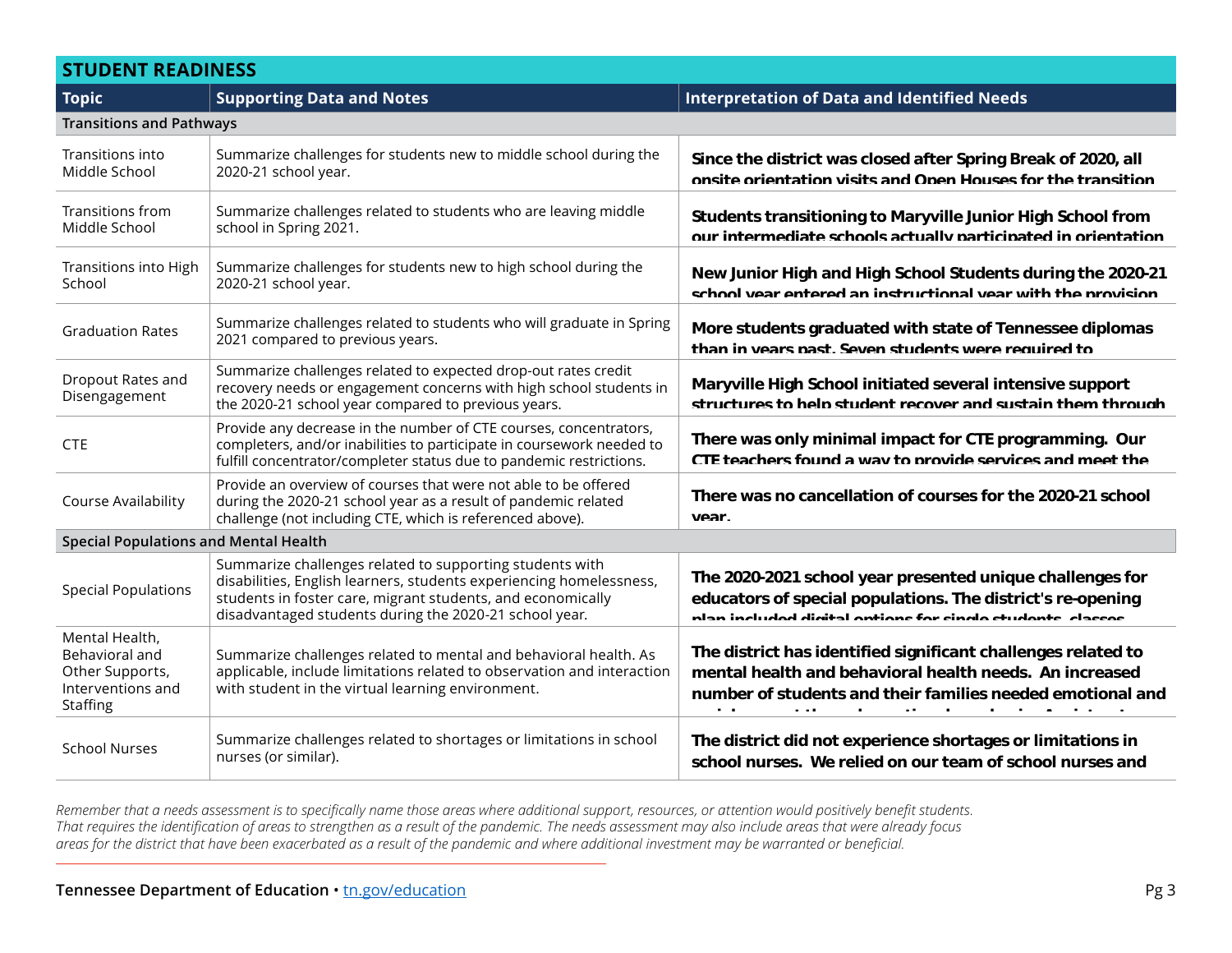| <b>EDUCATORS</b>          |                                                                                                                                                                                                                |                                                                                                                                                                                           |
|---------------------------|----------------------------------------------------------------------------------------------------------------------------------------------------------------------------------------------------------------|-------------------------------------------------------------------------------------------------------------------------------------------------------------------------------------------|
| <b>Topic</b>              | <b>Supporting Data and Notes</b>                                                                                                                                                                               | <b>Interpretation of Data and Identified Needs</b>                                                                                                                                        |
| <b>Staff Retirements</b>  | Summarize differences in the number of staff retirements during<br>the 2020-21 school year as compared to previous years. Please<br>differentiate between instructional staff and other staff.                 | There was no difference in the number and or type of<br>separations from previous years.<br>Data Comparison:                                                                              |
| <b>Staff Resignations</b> | Summarize differences in the number of staff resignations which<br>occurred during the 2020-21 school year as compared to previous<br>years. Please differentiate between instructional staff and other staff. | There was no difference in the number and or type of<br>separations from previous years. Only one classified staff<br>recinned hecause of a health related issue                          |
| Extended<br>Quarantines   | Provide the number and percent of instructional staff and non-<br>instructional staff who faced more than two quarantine periods (10<br>days or longer).                                                       | Of Maryville's 921 total employees, including our after-school<br>Adventure Club Childcare staff, 32 employees were absent<br>with two or more 10 day quarantinos, violding a 2 E.V.      |
| Classroom<br>Vacancies    | Provide the total vacancies for the teacher of record in the district<br>during the 2020-21 school year.                                                                                                       | There were zero vacancies for teachers in the 2020-21 school<br>year. All positions were filled and continued to be filled<br>throughout the course of the year                           |
| <b>Other Vacancies</b>    | Summarize any other critical vacancies that impacted the district<br>during the 2020-21 school year.                                                                                                           | For a period of a semester, an unfilled vacancy occurred in<br>our provision of mental health therapists. One school-based<br>counseler's position was unfilled for about 18 weeks as our |

|                                   | <b>OTHER CONSIDERATIONS</b>                                                                                                                                                                                 |                                                                                                                                                                                          |  |
|-----------------------------------|-------------------------------------------------------------------------------------------------------------------------------------------------------------------------------------------------------------|------------------------------------------------------------------------------------------------------------------------------------------------------------------------------------------|--|
| <b>Topic</b>                      | <b>Supporting Data and Notes</b>                                                                                                                                                                            | Interpretation of Data and Identified Needs                                                                                                                                              |  |
| Access to Technology              | Provide the percent of time when students learning in a virtual<br>environment did not have consistent access to a device. Provide this<br>information for elementary, middle, and high school grade bands. | All grade bands in Maryville City Schools were consistently<br>provided access to a digital device. Since 2015, the school<br>district (Prof. 12) provides a 1.1 device to every learner |  |
| Access to High-<br>Speed Internet | Summarize student and staff access to high-speed internet during<br>virtual instruction, how that changed over the year, and how that<br>might have impacted opportunity and access.                        | Our district has a robust infrastructure for high-speed<br>internet within all seven schools. In addition, we have<br>community nartners who offer high speed internet. In the           |  |
| <b>Facility Constraints</b>       | Summarize facility constraints that impacted instruction (ie. space<br>concerns leading to hybrid schedules).                                                                                               | With a renewed awareness and heightened attention and<br>focus to clean breathing learning environments, two critical<br>areas of need were identified new HVAC at Mentgomery            |  |

*Remember that a needs assessment is to specifically name those areas where additional support, resources, or attention would positively benefit students. That requires the identification of areas to strengthen as a result of the pandemic. The needs assessment may also include areas that were already focus areas for the district that have been exacerbated as a result of the pandemic and where additional investment may be warranted or beneficial. h* and the increase of the increase of the increase of the increase of the increase of the increase of the increase of the increase of the increase of the increase of the increase of the increase of the increase of the **ray also include areas that were already focus responds** ent may be warranted or beneficial. **Fixall deviate were all of the software**  $\mathfrak s$ , or attention would positively benefit students. **district was able to secure the secure was about the secure to meet the secure to meet the secure to meet the need. Ridge Intermediate School and a new roof at Maryville Junior**  high School and Both School. Both School. Both School. Both School. Both and the school. Both School. Both School.<br>In the school and a school. Both ware already facus. *reduced or beneficial. reduced or beneficial.*